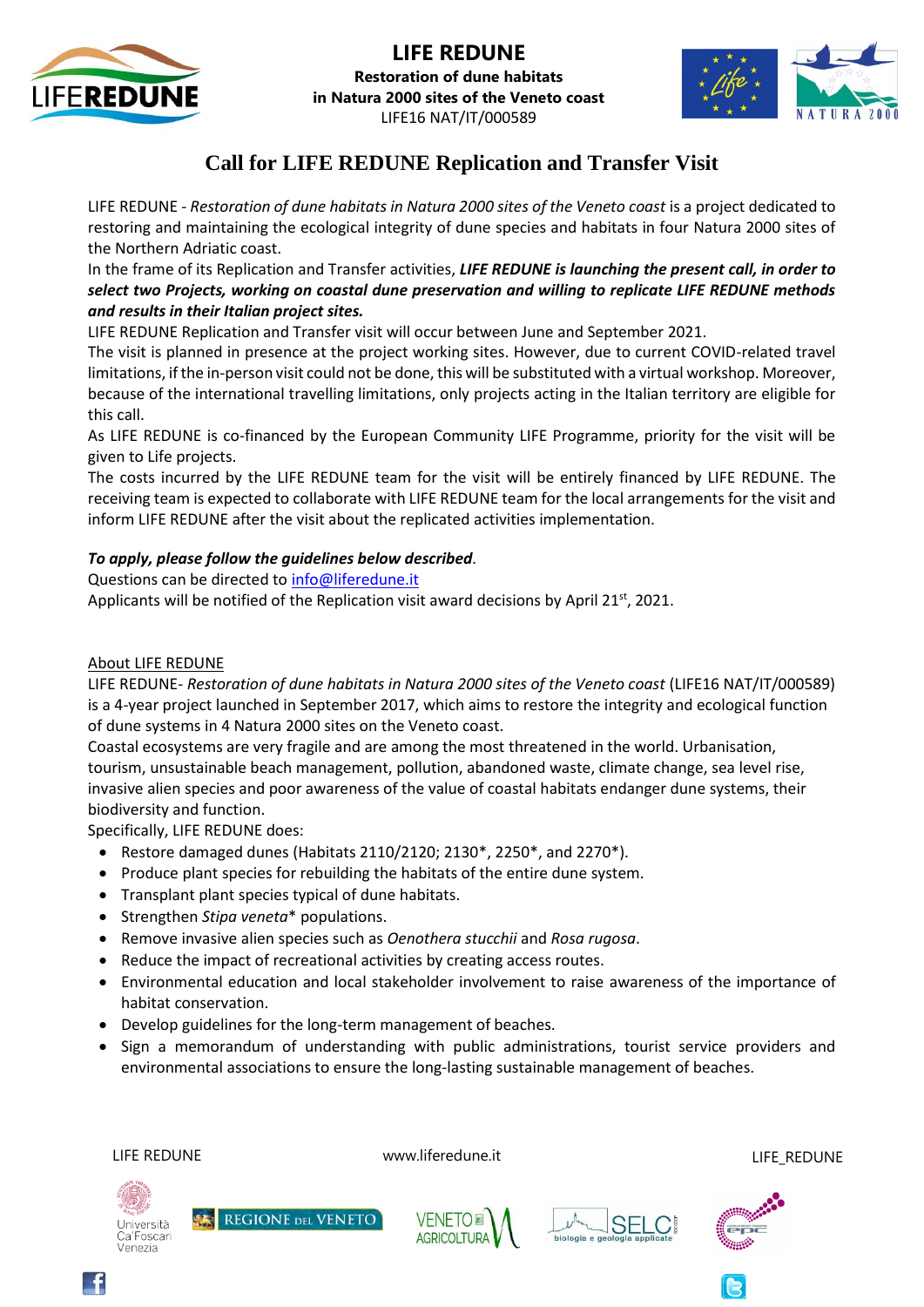

## **LIFE REDUNE Restoration of dune habitats in Natura 2000 sites of the Veneto coast**  LIFE16 NAT/IT/000589



### **LIFE REDUNE outputs available for replication**

1. Morphological remodeling and reconstitution of foredune habitats

The restoration of foredunes (Habitats 2110/2120) is being achieved using naturalistic engineering techniques. Taking advantage of a long experience in dune restoration, the partner in charge of this action can provide technical insights. Technical insights include sediment collection and selection, methods to shape the dune profile, techniques of native species plantation with indications of spatial patterns, density and composition so as to mirror natural processes and add to the aesthetic appearance of the dunes and the general landscape quality. Moreover, treasuring the experience of a previous LIFE project (LIFE VIMINE), LIFE REDUNE is also testing the use of bundles fixed in the ground to protect the seaward side of dune sectors. Using a sort of a circular economy process, bundles are assembled with the scraps (such as branches and poles) issued from the selective thinning planned in the neighboring forest areas.

#### 2. Seed collection and nursery cultivation of the dune species

This LIFE REDUNE action primarily includes seed collection from wild populations and nursery production of seedlings and seeds to ensure autochthonous certified germplasm, in accordance with the general objectives of biodiversity conservation.

The methods for the collection of the propagation material are those recommended by the British MSB (Millennium Seed Bank), in the Italian version (ENSCONET, 2009), with particular regards to the preservation of the intraspecific genetic variability of wild populations.

The partner in charge of this action has a long experience in the reproduction of native plant species, both herbaceous and woody, and can provide tips on methods for collection of the propagation material (e.g., phenological phases), seeds pre-treatments (e.g., vernalization, scarification), sowing methods and period, suitable substrates, monitoring of the cultivation parameters, methods to limit potential predators such as fungi, moulds, insects.

#### 3. Use of drones for dune monitoring

LIFE REDUNE uses a remotely controlled aircraft as a tool for the monitoring of the dune habitat spatial attributes. With this technology it is possible to obtain high resolution aerial images (1 pixel = 5 cm) and the processing of digital ortho-photo-planes, digital terrain models and specific vector representations of the dune ecosystems. Drone images combined with field survey represents an effective aid in landscape integrity evaluation (e.g., effects of human disturbance, coastal zonation), spatial planning (e.g., beach accesses) and the monitoring of spatial attributes of habitats and landscape.

#### 4. Containment of the invasive alien species *Oenothera stucchii*

**REGIONE DEL VENETO** 

*Oenothera stucchii* Soldano is an herbaceous neophyte invasive species belonging to the sect. *Oenothera* subsect. *Oenothera*, and shares biological and ecological traits with several phylogenetically related species of the same section. LIFE REDUNE is testing a double approach for the containment of the species: a manual eradication with the minimal removal of sediment thus avoiding to bringing new seeds to the surface and the use of the trimmer, leaving the cut plant material on the ground, thus creating shadowed areas on the sand which should inhibit new seeds germination. The approach can be replicated to other herbaceous alien species with similar biological and ecological characteristics. Thanks to the preliminary extensive study of *O. stucchii* populations, LIFE REDUNE can provide tips on population dynamics, and the influence of human disturbance (in the form of trampling), environmental factors, and biotic resistance of native communities in determining the presence and abundance of *Oenothera stucchii*.

Università

Venezia

Ca'Foscari

LIFE REDUNE www.liferedune.it LIFE\_REDUNE